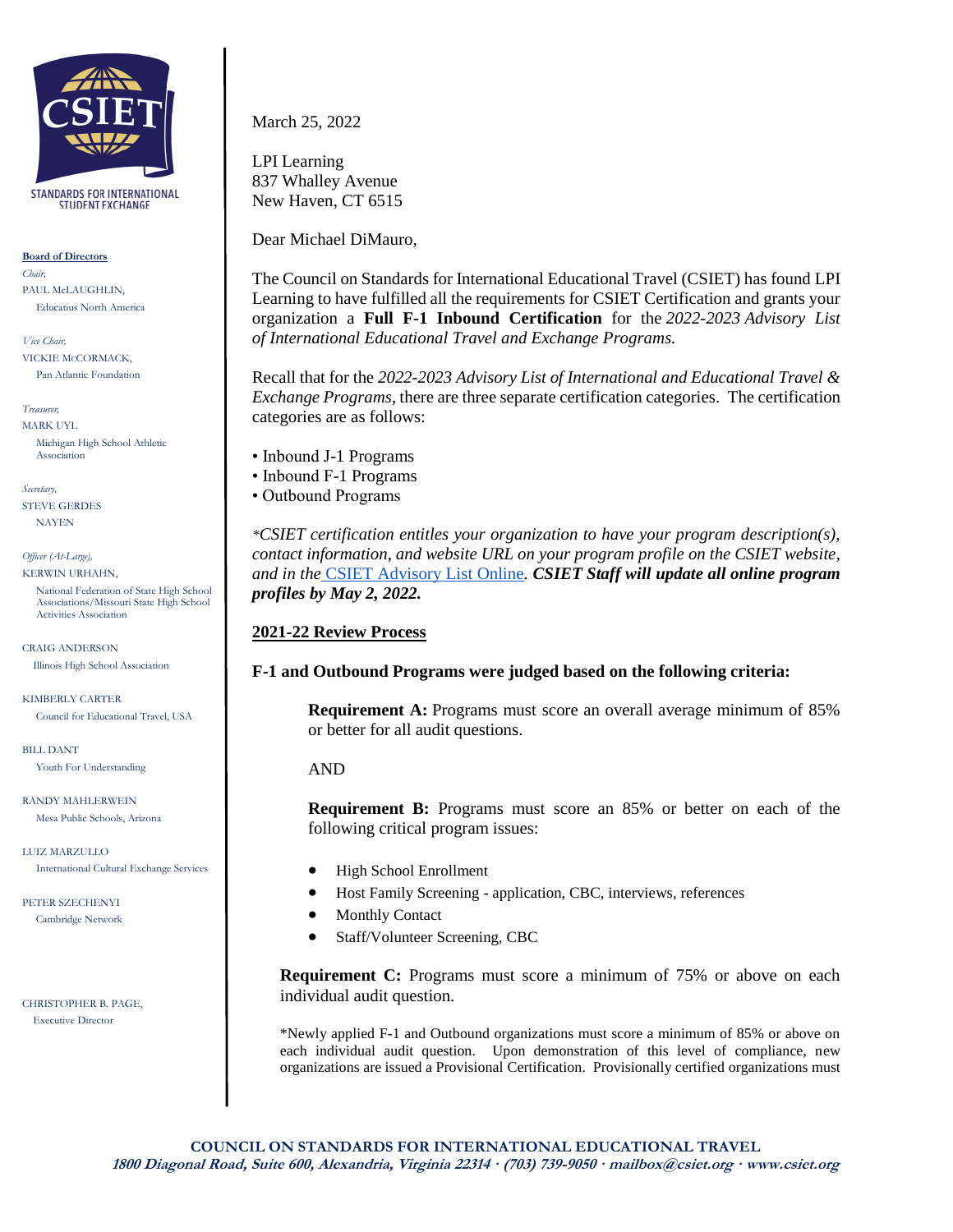demonstrate 85% or better compliance for a period of two evaluation cycles in order to be eligible for a Full Certification. Provisionally certified organizations can reduce this period to one evaluation cycle by attending the required training sessions at the CSIET Annual Conference. Please contact CSIET for more information.

Congratulations on your new CSIET Certification! Thank you for your support of CSIET and its mission. Your cooperation in this voluntary process, your demonstrated compliance with CSIET Standards, and your professionalism and goodwill throughout the process are very much appreciated.

Sincerely,

Chith B. Page

Christopher B. Page Executive Director